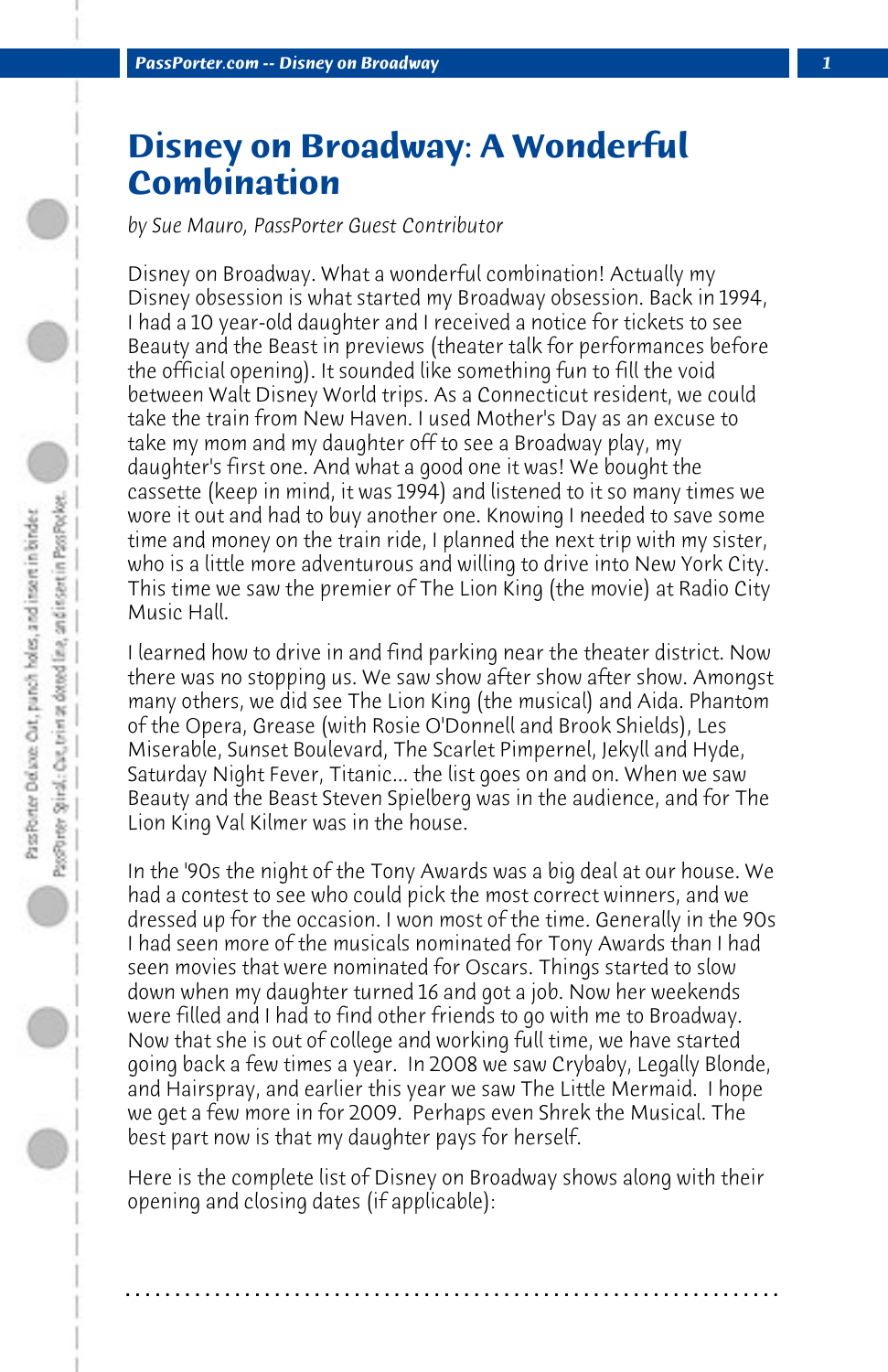*PassPorter.com -- Disney on Broadway (continued) 2*

Show: Opening Date - Closing Date

Beauty and the Beast: April 18, 1994 - July 29, 2007 The Lion King: November 13, 1997 - ? Aida: March 23, 2000 - September 4, 2004 Tarzan: May 10, 2006 - July 8, 2007 Mary Poppins: November 16, 2006 -?

The Little Mermaid November 3, 2007 The only Disney on Broadway show I did not see was Tarzan. I am not sure how that one got away from me. I was a fan of the Tarzan Rocks show at Disney's Animal Kingdom, and I think a man in a loin cloth just can't be a bad thing. I do have the sound track. Disney Theatrical Productions has produced other shows, such as a German version of The Hunchback of Notre Dame and a version of Peter Pan that played in Los Angeles, but these shows did not appear on Broadway (at least not yet).

Sadly my two favorite shows have closed - Beauty and the Beast and Aida. Aida actually makes the list of my top "All-Time Favorite Broadway shows." Along with Le Mis and J[ekyll and Hyd](http://www.playbill.com/)e, Aida makes up the top three. I can't even put them in order; it depends on my mood which wins at any given time. Each is very different.

I enjoyed The Lion King, Mary Poppins, and The Little Mermaid very much, but I have seen each only one time and I don't have plans to go back anytime soon. I saw Beauty and the Beast at least four times that I can think of, Aida twice (only because it's run was not as long as the others) and Jekyll and Hyde seven times. Remember, I did say this was an obsession.

Oddly, The Little Mermaid is my fav[orite Disney animate](http://disney.go.com/theatre/#/home/)d film[. Others](http://offers.disneyonbroadway.com/) that I think would make great musicals are Cinderella, Sleeping Beauty, and Snow White. I guess I would have to say Aladdin, too, because the show at Disney's California Adventure is very close to a Broadway production, just shorter.

I did not see any speculation on **playbill.com** as to what Disney has up its sleeve for the future, and in this economy I would not expect anything new to come out. Playbill did have a discount for Mary Poppins you may want to check out, but Little Mermaid and Lion King are still selling out regularly, and discounts are very limited on those shows. Each show does have a limited number of cheaper seats in the back of the theater and these are really not as bad as you might imagine. Broadway theaters are very compact and even if you are in the last row, you can still see what is going on and you can save a bundle this way.

*[Ed.: Between now and April 19, 2009, Disney on Broadway has a "buy one*

**. . . . . . . . . . . . . . . . . . . . . . . . . . . . . . . . . . . . . . . . . . . . . . . . . . . . . . . . . . . . . . . . . .**